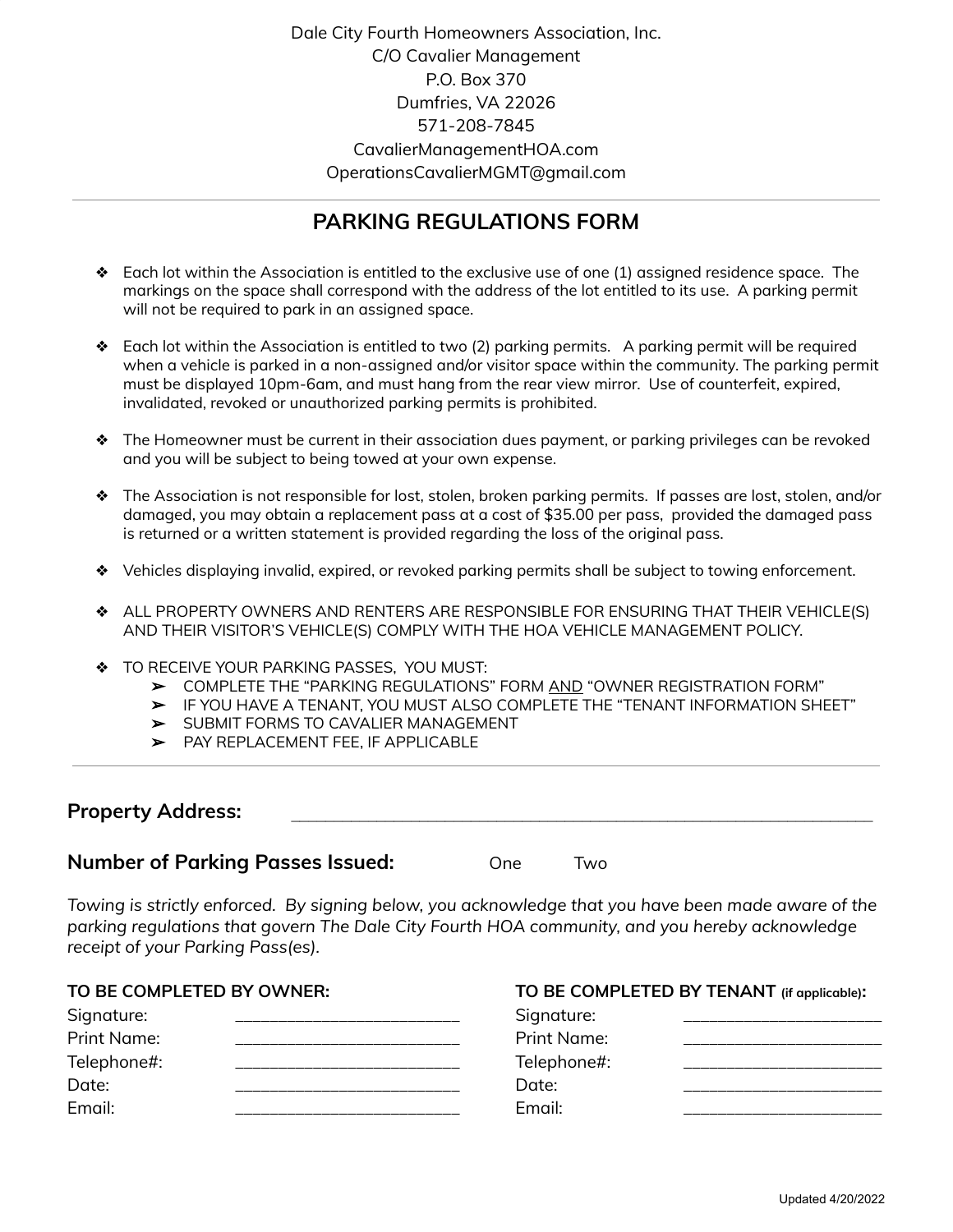Dale City Fourth Homeowners Association, Inc. C/O Cavalier Management P.O. Box 370 Dumfries, VA 22026 571-208-7845 CavalierManagementHOA.com OperationsCavalierMGMT@gmail.com

### **OWNER VEHICLE REGISTRATION FORM**

| Lot Owner(s) Name: Name and Solid Assembly and Solid Assembly and Solid Assembly and Solid Assembly<br><b>Mailing Address:</b> |                         |  |
|--------------------------------------------------------------------------------------------------------------------------------|-------------------------|--|
| <b>Property Address:</b>                                                                                                       |                         |  |
| Phone $\#$ (OWNER): $(H)$                                                                                                      | (W)<br>(C)              |  |
| Phone # (TENANT): $(H)$                                                                                                        | (W)<br>(C)              |  |
| Is this Property a Rental Unit?                                                                                                | <b>YES</b><br><b>NO</b> |  |
| IF YES, List ALL persons listed on the lease:<br>A COPY OF THE CURRENT LEASE MUST BE PROVIDED.                                 |                         |  |
|                                                                                                                                |                         |  |
|                                                                                                                                |                         |  |
|                                                                                                                                |                         |  |

**Complete list of ALL vehicles kept on Dale City Fourth HOA Property:**

| <b>VEHICLE 1:</b> | TAG# | <b>MAKE</b> | <b>COLOR</b> | <b>YEAR</b> |
|-------------------|------|-------------|--------------|-------------|
| <b>VEHICLE 2:</b> | TAG# | <b>MAKE</b> | <b>COLOR</b> | <b>YEAR</b> |
| <b>VEHICLE 3:</b> | TAG# | <b>MAKE</b> | <b>COLOR</b> | YEAR        |
| <b>VEHICLE 4:</b> | TAG# | <b>MAKE</b> | <b>COLOR</b> | <b>YEAR</b> |
| <b>VEHICLE 5:</b> | TAG# | <b>MAKE</b> | <b>COLOR</b> | YEAR        |

Each lot within the Association is entitled to two (2) parking permits. A parking permit will be required when a vehicle is parked in a non-assigned and/or visitor space within the community. The parking permit must be displayed 10pm-6am, and must hang from the rear view mirror. Permits are non-transferable between Lots. They may not be loaned, borrowed, sold, or traded.

The Association is not responsible for lost, stolen, broken parking permits. If passes are lost, stolen, and/or damaged, you may obtain a replacement pass at a cost of \$35.00 per pass, provided the damaged pass is returned or a written statement is provided regarding the loss of the original pass.

*By signing below, I acknowledge that the above information is correct and I have read, understand, and will abide by the parking rules and regulations of Dale City 4th HOA.*

| <b>OWNER'S</b> Signature:                     | Date: |
|-----------------------------------------------|-------|
| <b>TENANT'S Signature:</b><br>(if applicable) | Date: |